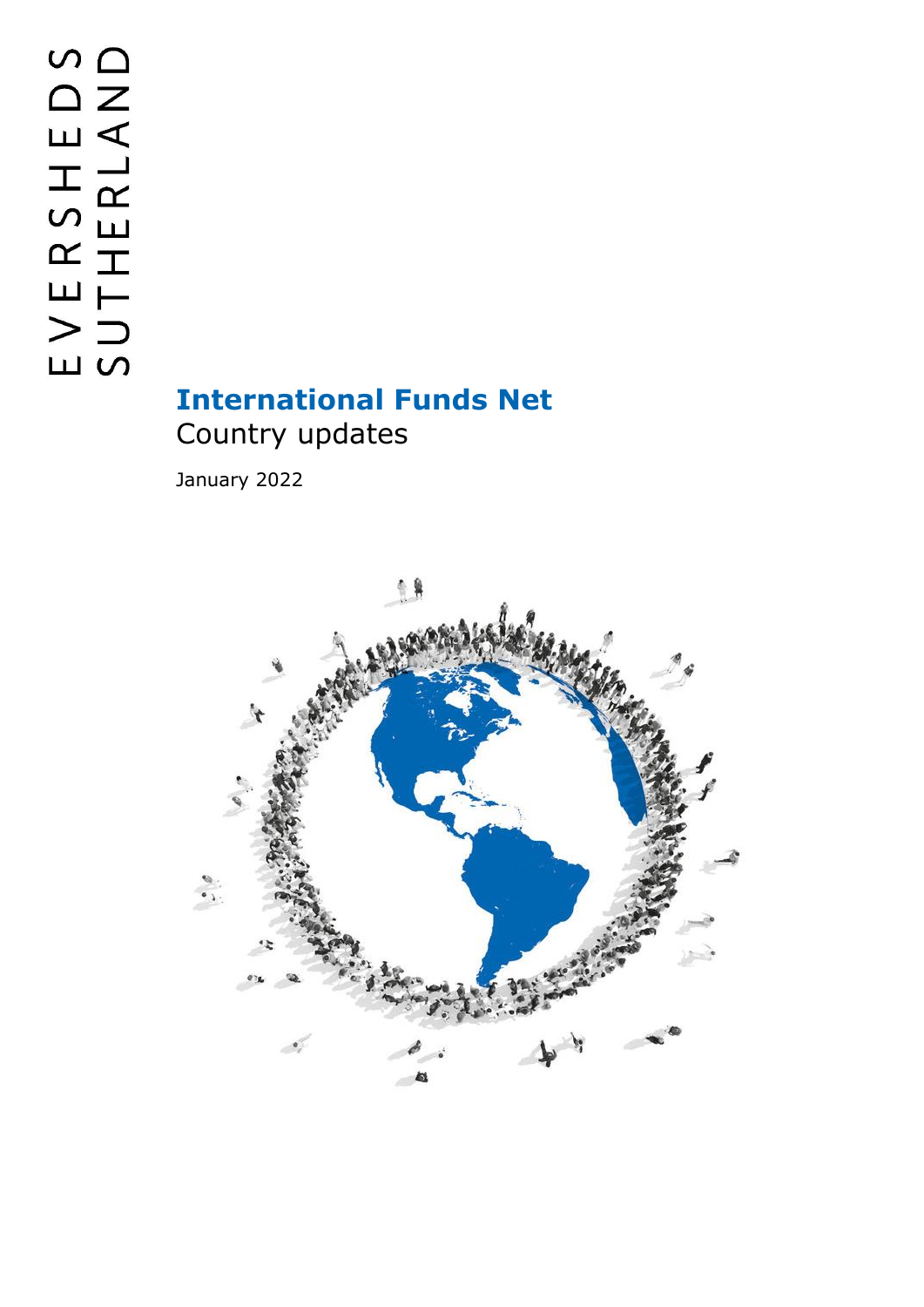### **Europe**

### **European Union**



#### **ESMA launches common supervisory action with NCAs on valuation of UCITS and AIFs**

On 20 January 2022, the European Securities and Markets Authority (ESMA) published a press release announcing that it is launching a common supervisory action (CSA) with national competent authorities (NCAs) on the valuation of UCITS and open-ended alternative investment funds (AIFs) across the EU.

The CSA will be carried out during 2022 to assess compliance of supervised entities with the relevant valuation-related provisions in the UCITS and AIFMD frameworks, in particular the valuation of less liquid assets. It will focus on authorised managers of UCITS and open-ended AIFs investing in less liquid assets (such as unlisted equities, unrated bonds, corporate debt, real estate, high yield bonds, emerging markets, listed equities that are not actively traded and bank loans).

The CSA aims to ensure consistent and effective supervision of valuation methodologies, policies and procedures of supervised entities to ensure that less liquid assets are valued fairly both during normal and stressed market conditions, in line with applicable rules.

#### **AIFMD II – proposed new directive published**

The European Commission has published the conclusions of its review on the scope and functioning of the Alternative Investment Fund Managers Directive (AIFMD) and a proposed new directive, "AIFMD II" (which, if approved, would need to be implemented by Member States within 24 months).

The Commission's conclusion was that the AIFMD's objectives have mostly been met. As such, the proposed amendments in AIFMD II are targeted to specific areas:

market access for non-EU AIFMs and AIFs – managers or fund vehicles located in third countries which are on the EU's lists of (i) high-risk third countries or (ii) non-cooperative tax jurisdictions will not be able to market to European investors. The relevant third countries must also have signed an agreement with each Member State in which the fund is to be

marketed which fully complies with the OECD's Model Tax Convention on Income and Capital and ensures an effective exchange of information on tax matters

- the existing NPPR regimes are to remain for the foreseeable future
- more stringent requirements are proposed where EU AIFMs delegate to third party service providers. In particular, the scope of "delegation" would be widened to include all services listed in Annex I to the AIFMD itself (including administration services such as fund management accounting and ancillary services such as investment advice). The EU AIFM delegating these activities would be subject to more thorough reporting requirements
- the disclosures to be provided under Article 23 of the AIFMD would be expanded to include, among other things, details of the AIF's liquidity risk management and existing redemption arrangements, and any fees and charges connected with the operation of the AIF which would be borne by the AIFM or its affiliates. Quarterly reports would need to detail the AIF's originated loan portfolio (if any), as well as any special purpose entities established in relation to the AIF's investments.

Non-EU AIFMs managing open-ended AIFs should be aware that the proposals would enable competent authorities to require them to activate or deactivate the appropriate liquidity management tools should they deem it in the interests of the public or investors to do so.

# **Luxembourg**

### **CSSF introduces new reporting requirements**

On 22 December 2021, the CSSF issued Circular 21/790 which introduces the obligation to complete and submit an annual self-assessment questionnaire (SAQ) by investment fund managers (IFMs) and Undertakings for Collective Investment (UCIs). The self-assessment questionnaire includes various questions organised using pre-defined themes based on characteristics of the different types of UCIs and their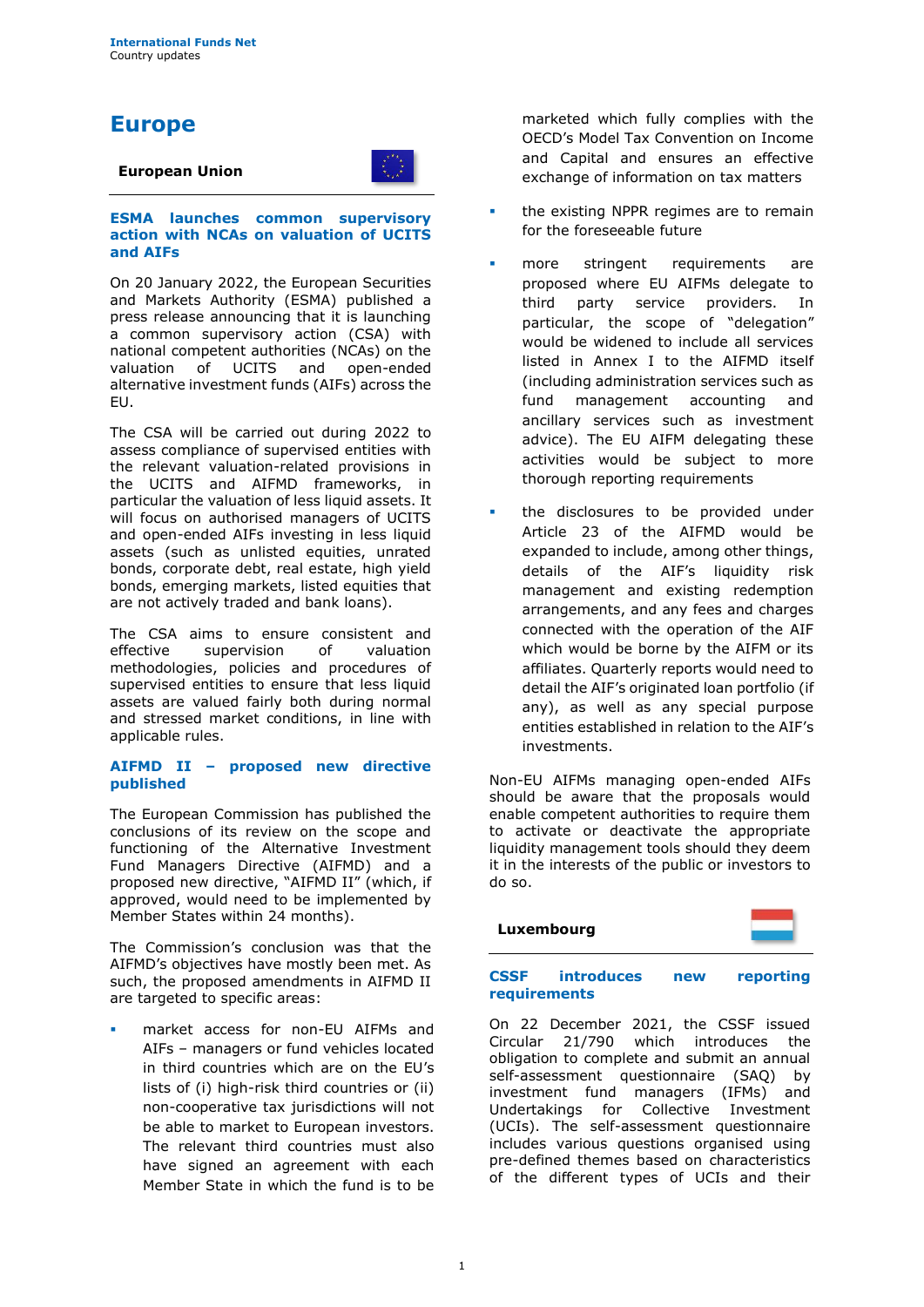underlying risks.

The key objective of the SAQ is to have IFMs and UCIs self-assess their compliance with legal and regulatory requirements – except for AML matters, which are covered by a separate questionnaire. The SAQ must be submitted to the CSSF by a certain deadline following the end of the financial year:

- within 3 months from the closing date for **UCITS**
- within 4 months from the closing date for other UCIs.

Where a UCI authorisation is removed or written off during a fiscal year, the questionnaire should be filed within the same timeframe as above, from the date of removal/write-off, depending on the type of UCI.

Circular 21/790 repeals CSSF Circular 02/81 providing guidelines concerning the task of auditors of undertakings for collective investment, as well as chapter P of CSSF Circular 91/75 concerning the obligation of UCIs to inform the CSSF on the audits carried out by the REA. In regards to the entry into force of the Circular 21/790, the following distinction will have to be made:

- for UCITS and Part II Funds, the provisions of the Circular have to be complied with for the financial years ending on or after 30 June 2022
- for Specialised Investment Funds (SIF) and Investment Companies in Risk Capital (SICAR), the provisions of this Circular have to be complied with for the financial years ending on or after 30 June 2022, except for the provisions relating to the SR. The latter provisions will have to be complied with by the SIF and the SICAR for the financial year ending on or after 30 June 2023.

### **ESMA updates AIFMD and UCITS Q&As**

On 17 December 2021, ESMA updated its AIFMD and UCITS Q&A documents. The updated AIFMD Q&A contains one new question (Section XI, Q.2) concerning whether fund managers investing in cryptoassets were subject to the AIFMD. It notes that it is important to assess, on a case-bycase basis, whether the relevant fund meets the definition of an AIF, and further notes that while AIFs may in principle invest in any traditional or alternative assets as long as the AIFM can ensure compliance with the AIFMD,<br>more specific investment and risk more specific investment and diversification requirements for AIFs investing in crypto-assets, as well as limitations regarding the target investors of such AIFs, may exist at national level.

In respect of the UCITS Q&A, three new questions have been published. Section 1, Q.5c on issuer concentration clarifies that if a UCITS holds more than six issues in transferable securities and money market instruments issued or guaranteed by a Member State, one or more of its local authorities, a third country or a public international body to which one or more Member States belong, all the issues should respect the 30% limit, i.e. even if the UCITS holds more than 6 issues. Q5.d clarifies that where a UCITS has a hedged share class in a different currency, unrealised FX profits and losses should be counted towards the NAV of the hedged share class and accordingly be taken into account when calculating the counterparty risk limit of Article 52(1) of the UCITS Directive in respect of the NAV of the hedged share class. Section IV, Q.8 clarifies that if a UCITS intends to market a new share class in a Member State where it has already been notified for marketing, the UCITS should give written notice to the competent authorities of both the UCITS home and host Member State, at least one month before the marketing of the new share class starts, in accordance with article 93(8) of the Directive.

**Switzerland**



### **FinSA: Fundamental changes for the cross-border provision of financial services**

The Swiss Financial Services Act (FinSA) entered into force in January 2020. With a transition period of two years, most of the requirements will be applicable as of January 2022. Fund Managers (FM), along with other Financial Service Providers (FSPs), may need to review the way they distribute their funds in Switzerland. The following FinSA provisions are applicable:

- **Client segmentation:** FINSA requires that, prior to marketing a fund to Swiss Clients, the FM classifies the Swiss Clients under one of the following categories:
	- Institutional: FINMA regulated entities.
	- Professional: Entities with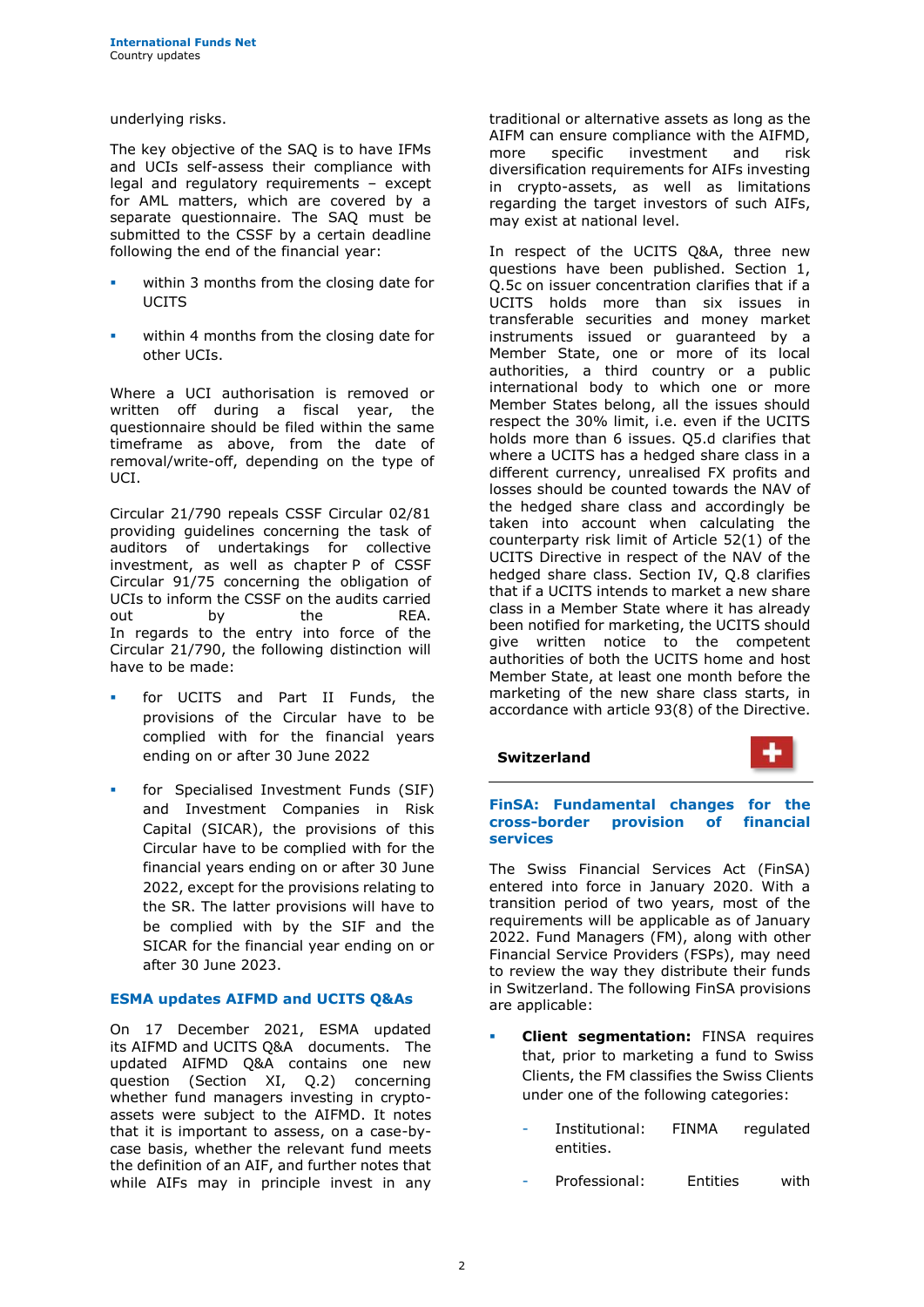"professional treasury operation" (including Elective professional – HNWIs and professional investment structures without professional treasury operation (with opt-out)

- Private/Retail: can only invest in UCITS funds registered with FINMA.
- **Code of conduct:** The FM must have internal rules at least equivalent to those provided for by FINSA.
- **Organisational rules:** The FM must have internal rules at least equivalent to those provided for by FINSA.
- **Registration to the client advisor register (CAR):** Duty to register employees with the CAR of the FM providing a financial service to Swiss clients. The three official CARs are Regservices, RegFix and ARIF.
- **Affiliation with an ombudsman: Duty** to join a local mediation body. Presently, there are 7 existing bodies. This is only required if the FM is targeting elective professional clients, e.g. HNWIs (with opting-out).

$$
\mathcal{L} = \mathcal{L} \mathcal{L}
$$

**UK**

### **FCA issues stark warning for TPR firms**

On 18 January 2022, the FCA issued a statement on its temporary permissions regime (TPR) webpages setting out its approach to TPR firms which do not meet its expectations. The FCA stressed that the TPR is only for use by firms who want to operate in the UK in the long term. TPR firms should be seeking to meet the required standards for full UK authorisation in preparation for authorisation. The FCA will take appropriate action if TPR firms do not meet the required regulatory standards, including removing them from the TPR.

The statement confirmed that the FCA will take action in the following circumstances:

**1)** FSMA firms that miss their landing slot:

A FSMA firm is an EU firm which passported into the UK under Schedule 3 or Schedule 4 Financial Services and Markets Act 2000 (FSMA) prior to entering the TPR. The FCA expects FSMA firms to submit their application for authorisation during their allotted landing slot. The FCA considers a FSMA firm missing its landing slot as failing to meet FCA expectations.

**2)** Failure to respond to mandatory information requests

The FCA may consider TPR firms which do not respond to mandatory information requests as not fit and proper or incapable of being effectively supervised. Such firms may struggle to demonstrate that they meet the FCA's threshold conditions for full authorisation. So far the FCA has removed 4 firms from the TPR for failure to respond to mandatory information requests.

**3)** Firms which do not intend to apply for full authorisation

The FCA expects TPR firms which want to expand their UK businesses to want to become authorised. The FCA accepts that there are some valid circumstances in which a TPR firm will not apply for full authorisation. It gives the following examples:

- a firm which is completing a merger with another entity
- a firm which is transferring its UK business to a UK legal entity in order to continue to serve the UK market, for instance if it is unable to carry on its business under the UK's onshored regime
- a firm which is becoming an appointed representative (AR) of a UK authorised person.

For TPR firms merging or becoming ARs, the FCA expects the firms to cancel their TPR status once the relevant action is concluded. On concluding a transfer of business, unless a TPR firm has remaining business for which it is seeking full authorisation, it too will be expected to cancel their TPR status.

If a TPR firm does not have a valid reason not to apply for full authorisation, the FCA expects the firm to voluntarily enter supervised runoff (SRO) (if it has remaining UK business) or cancel its TPR status (if it does not).

**4)** Firms refused authorisation

The FCA expects TPR firms which will fail to meet the Threshold Conditions to voluntarily enter SRO or withdraw its authorisation application and cancel its TPR status. If an application is refused or withdrawn, firms should not reapply.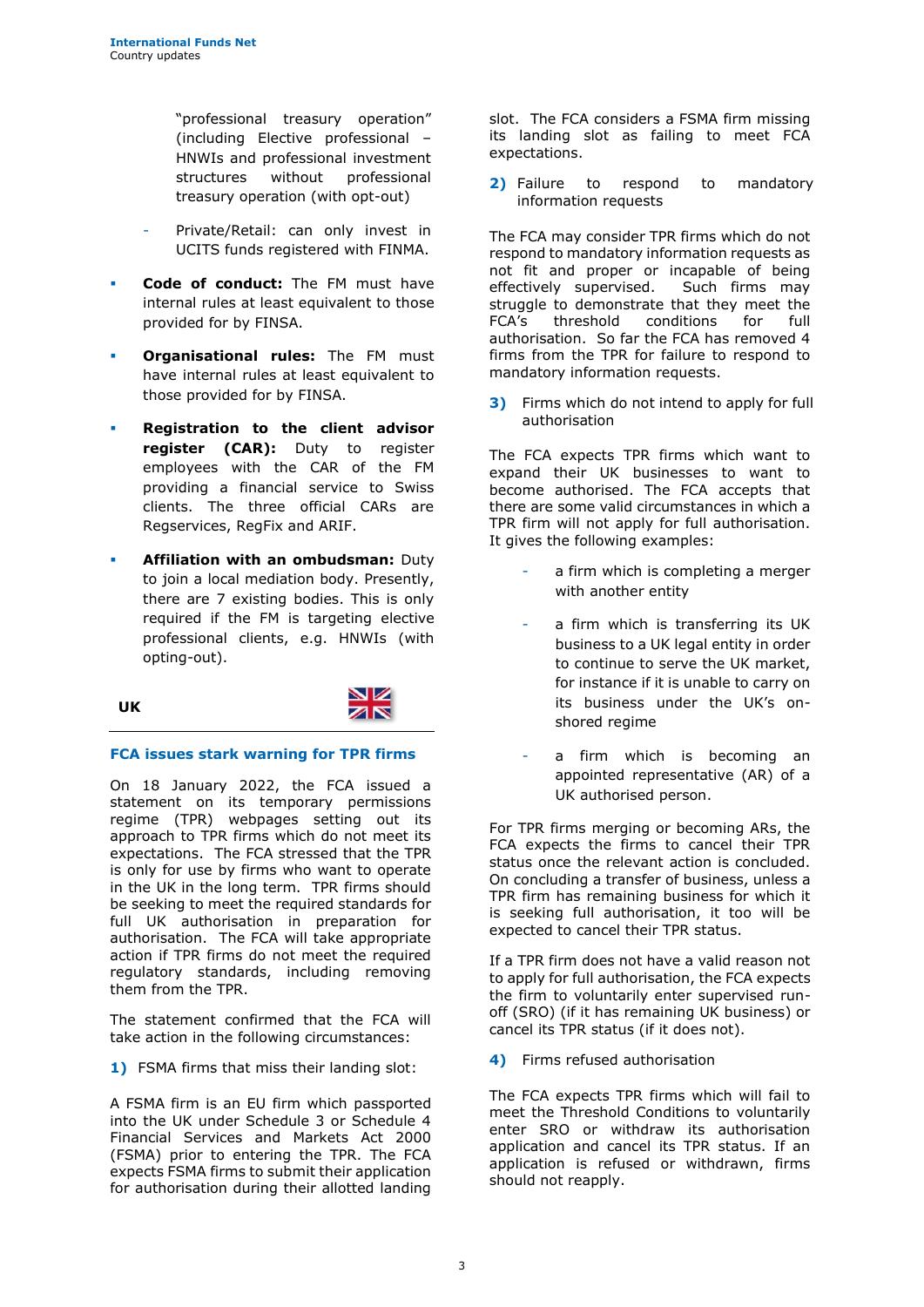Actions the FCA may take against a TPR firm which does not meet their expectations include:

- removing the firm from the TPR
- asking the firm to voluntarily stop undertaking new business. If a firm does not comply voluntarily, the FCA will use its powers to prevent firms from undertaking new business
- **·** directing a FSMA firm to apply in an earlier landing slot
- contacting the firm's home state regulator and publishing a notice in the UK.

### **UK overseas territories**



### **De-registration of private funds**

**Cayman Islands**

On 1 December 2021, the Cayman Islands Monetary Authority (CIMA) issued a Notice advising industry members that the deregistration procedures for registered private funds are being revised following industry consultation. In the meantime, private funds seeking to de-register should continue to refer to:

- CIMA's Regulatory Procedure relating to the cancellation of mutual fund registrations and
- CIMA's Regulatory Policy on exemption from the audit requirement for a private fund.

### **AML/CFT updates from CIMA**

In December 2021, CIMA highlighted the following requirements for financial service providers (FSPs) (including regulated entities):

- **FSPs must understand the risks involved** in environmental crimes, take note of the 'red flags' for potential illegal logging, mining and waste trafficking and consider how to incorporate these into their AML/CFT/CPF compliance framework
- in addition to compliance with targeted financial sanctions on criminal operations undertaking ransomware attacks, FSPs should strengthen their detection and

alert systems to prevent and detect against ransomware attacks. This includes:

- reporting ransomware attacks immediately to law enforcement
- filing related suspicious activity reports
- conducting regular ransomware awareness training with staff
- continually reviewing and updating new 'red flag' indicators of ransomware.

### **FATF upgrades Cayman's AML/CFT compliance**

On 21 October 2021, the Cayman Islands Government issued a Press Release noting that the Cayman Islands' technical compliance with the 40 Recommendations of the Financial Action Task Force (FATF) was upgraded in February and October 2021. The FATF's October 2021 Follow-up Report and Technical Compliance Re-Rating concluded that the Cayman Islands is now rated Compliant or Largely Compliant in relation to all of the 40 Recommendations. The Press Release also noted that the International Convention for the Suppression of the Financing of Terrorism was extended to the Cayman Islands in August 2021. This Convention requires signatories to criminalise the financing of terrorism, as well as to take measures to identify, detect and freeze assets related to terrorism, and to prosecute terrorism financing offences.

#### **Beneficial Ownership Enforcement Manual updated**

On 25 October 2021, the General Registry issued a reminder regarding the obligation to file adequate, accurate and up-to-date beneficial ownership information, and to file updated information when relevant changes have taken place. The notice also informed industry that over 300 administrative fines were imposed by the General Registry between October 2020 and September 2021 in relation to breaches of the beneficial ownership regime. The General Registry<br>updated the Beneficial Ownership the Beneficial Ownership Enforcement Manual with effect from 26 November 2021. The updates include:

an outline of the definition of a single breach and that single breaches can occur multiple times, in the case where a corporate service provider fails to file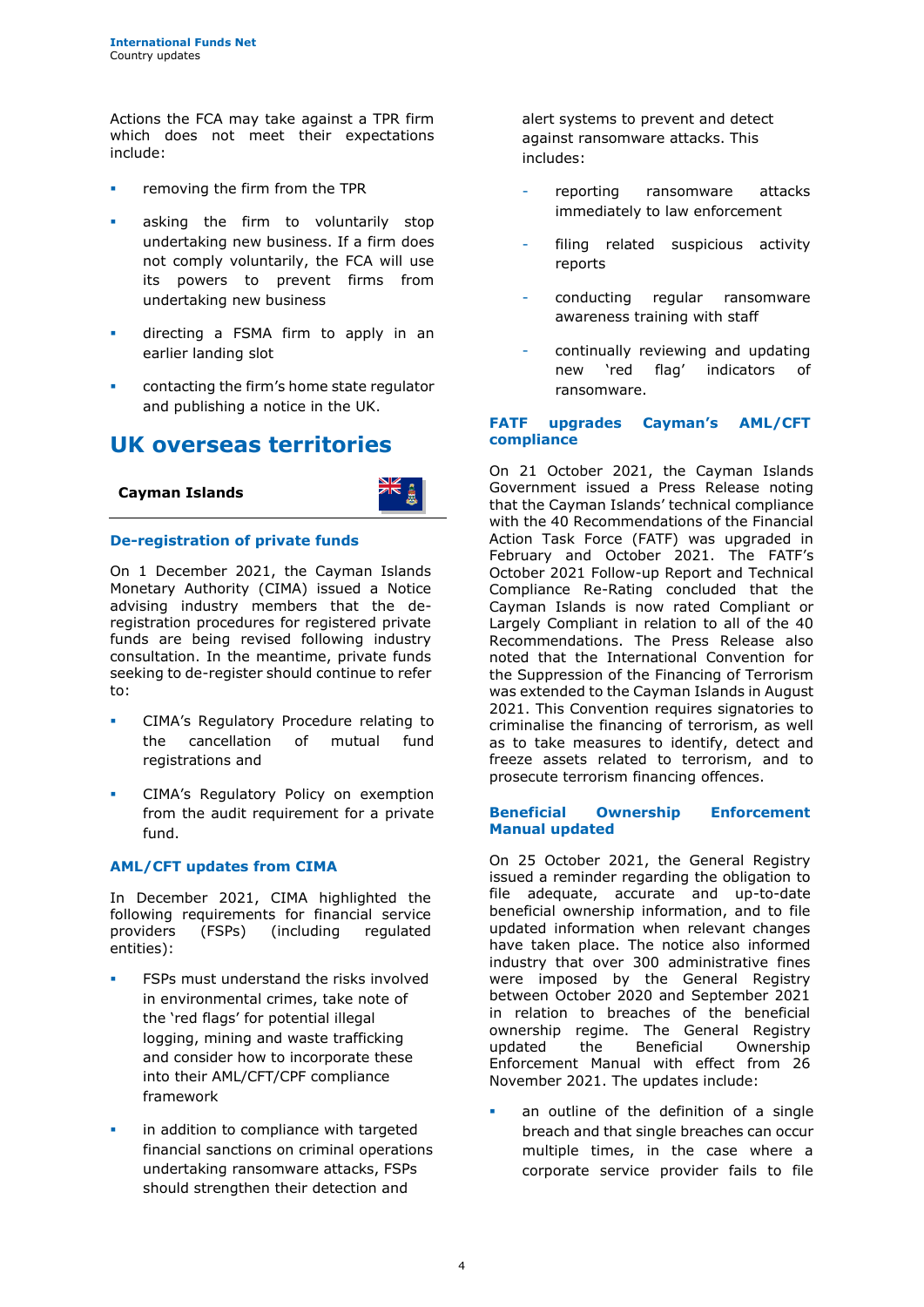information for multiple entities. Failure to file for each entity is a breach

clarification on the investigative process that will be taken prior to a fine being levied. The use of warning notices has been removed.

### **Americas**



**Proposed amendments to the Pension Fund Investment Regime** 

From December 24 2021 to January 10 2022, the draft of the General Applicability Rule (NCG) No. 425 issued by the Superintendency of Pensions was under consultation. The NCG seeks to allow some flexibility to the investments that Chilean pension funds may make. The amendment proposes the following:

- to allow investment into shares of domestic closely-held corporations, domestic joint stock companies and domestic limited partnerships, that invest in alternative assets with only one independent valuation report. To date, two independent economic valuation reports were required
- to apply the same terms as those provided for investment in foreign alternative assets to the excess investment in shares of domestic investment funds not approved by the CCR. Consequently, the resulting excess of the investment in such fund shares may be maintained until the fund manager deems to obtain an adequate return for the fund. Previously, if investments in shares of domestic investment funds not approved by the CCR exceeded the investment limits, action had to be taken to remedy the situation within a limited time frame
- to account for 60% of future promises or commitments in the alternative asset limits, giving pension funds room to invest in other instruments that may offer better risk-return combinations
- to incorporate an amendment introduced to Article 45 of D.L. No. 3,500 by Law No.

21,13, which allows the investment limit in bonds with no fixed maturity issued by banking companies at 5% for Type A and B Funds and 2% for Type C Funds.

### **Two draft General Applicability Rules (NCG) released for consultation**

Between the 3 to 28 January 2022, the Financial Market Commission (CMF) opened two draft NCGs for consultation. The first draft aims to govern the procedure for obtaining the 'existence authorisation of Special Corporations' (SAE) and the second draft aims to establish the necessary background information that General Fund Managers (AGFs) must acquire in order to request authorisation to initiate operations.